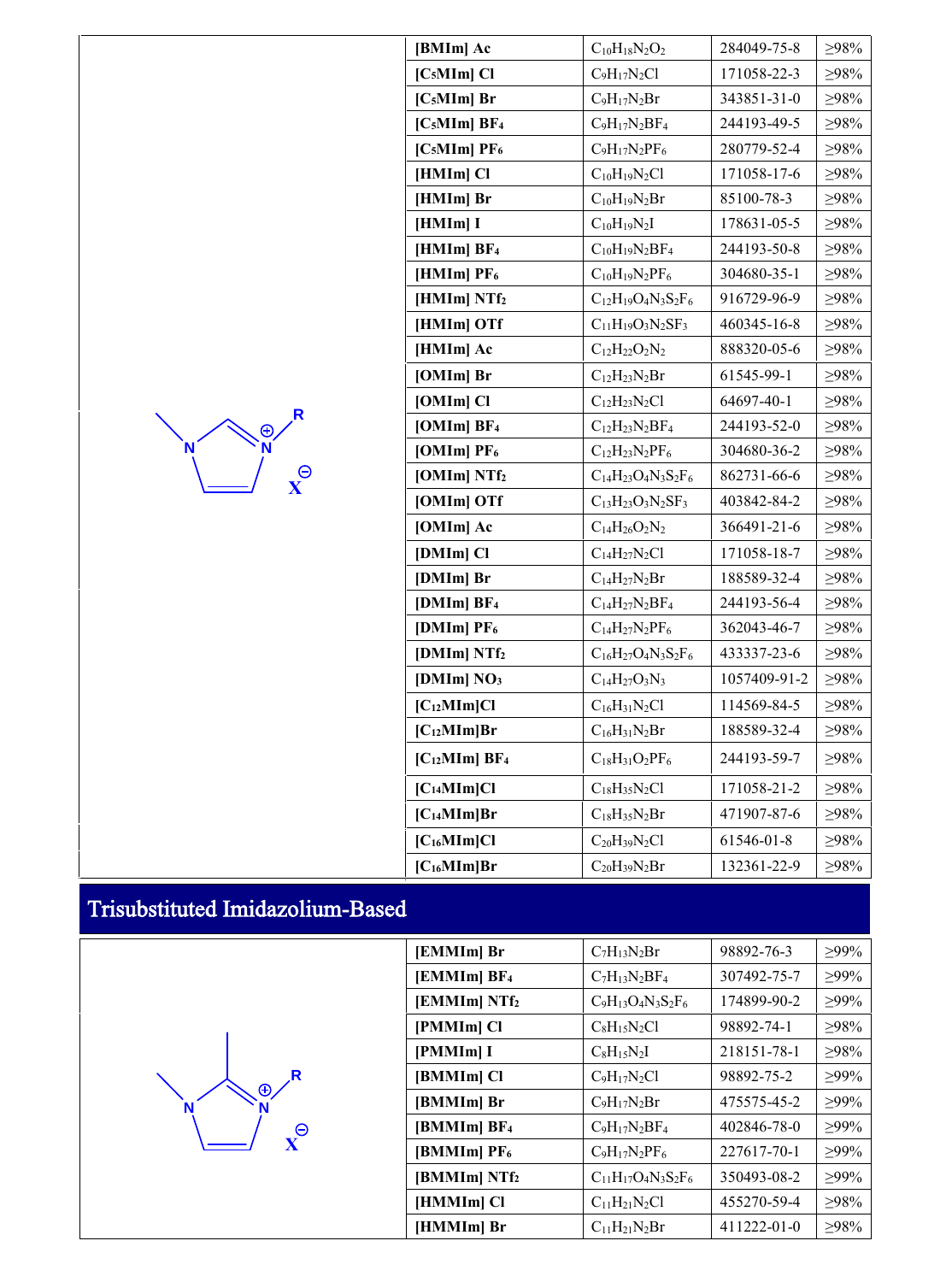### Monosubstituted Imidazolium-Based **[MIm] Cl**  $C_4H_7N_2Cl$  **35487-17-3**  $\geq 98\%$ **[MIm] HSO**<sup>4</sup>  $C_4H_8N_2SO_4$  681281-87-8  $\geq 98\%$

# Pyridine-Based

| [Epy]Br               | $C_7H_{10}NBr$             | 1906-79-2   | $>99\%$ |
|-----------------------|----------------------------|-------------|---------|
| [Epy]BF <sub>4</sub>  | $C_7H_{10}NBF_4$           | 350-48-1    | $>99\%$ |
| [By]Cl                | $C_9H_{14}NCl$             | 1124-64-7   | $>99\%$ |
| [Bpy]Br               | $C_9H_{14}NBr$             | 874-80-6    | $>99\%$ |
| [By]BF <sub>4</sub>   | $C_9H_{14}NBF_4$           | 203389-28-0 | $>99\%$ |
| [By]PF <sub>6</sub>   | $C_9H_{14}NPF_6$           | 186088-50-6 | $>99\%$ |
| [By]NTf <sub>2</sub>  | $C_{11}H_{14}O_4N_2S_2F_6$ | 187863-42-9 | $>99\%$ |
| [Hpy]Br               | $C_{11}H_{18}NBr$          | 74440-81-6  | $>98\%$ |
| [Hpy]BF <sub>4</sub>  | $C_{11}H_{18}NBF_4$        | 474368-70-2 | $>98\%$ |
| [Hpy]PF <sub>6</sub>  | $C_{11}H_{18}NPF_6$        | 797789-00-5 | $>98\%$ |
| [Hpy]NTf <sub>2</sub> | $C_{13}H_{18}O_4N_2S_2F_6$ | 460983-97-5 | $>99\%$ |
| [Opy]Br               | $C_{13}H_{22}NBr$          | 244193-52-0 | >98%    |

## Ammonium-Based

**N R**

**X**

| R <sub>4</sub> | $R_1$<br>$\Theta$<br>R <sub>2</sub><br>$R_3$ | $\mathbf v$ |
|----------------|----------------------------------------------|-------------|
|----------------|----------------------------------------------|-------------|

| $[N_{1,1,1,1}]$ PF <sub>6</sub> | $C_4H_1$ <sub>2</sub> NPF <sub>6</sub> | 558-32-7    | $>99\%$ |
|---------------------------------|----------------------------------------|-------------|---------|
| $[N_{1,1,1,1}]$ Gly             | $C_6H_{17}N_2O_2$                      | 55378-67-1  | $>99\%$ |
| $[N_{2,2,2,H}]$ NO <sub>3</sub> | $C_6H_{16}N_2O_3$                      | 27096-31-7  | $>97\%$ |
| $[N_{2,2,2,2}]$ CI              | $C_6H_{15}CIN$                         | 56-34-8     | $>99\%$ |
| $[N_{2,2,2,2}]$ BF <sub>4</sub> | $C_8H_{20}BF_4N$                       | 429-06-1    | $>99\%$ |
| $[N_{2,2,2,2}]$ PF <sub>6</sub> | $C_8H_{20}PF_6N$                       | 429-07-2    | $>99\%$ |
| $[N_{4,4,4,1}]$ Cl              | $C_{13}H_{30}NC1$                      | 56375-79-2  | $>99\%$ |
| $[N_{4,4,4,1}] N T f_2$         | $C_{15}H_{30}F_6N_2S_2O_4$             | 405514-94-5 | $>99\%$ |
| $[N_{4,4,4,4}]$ Cl              | $C_{16}H_{36}CIN$                      | 1112-67-0   | $>99\%$ |
| $[N_{4,4,4,4}]$ Br              | $C_{16}H_{36}BrN$                      | 1643-19-2   | $>99\%$ |
| $[N_{4,4,4,4}]$ PF <sub>6</sub> | $C_{16}H_{36}NPF_{6}$                  | 3109-63-5   | $>99\%$ |
| $[N_{4,4,4,4}] N T f_2$         | $C_{16}H_{36}F_6N_2S_2O_4$             | 210230-40-3 | $>99\%$ |
| $[N_{4,4,4,4}]$ OTf             | $C_{17}H_{36}F_3NO_3S$                 | 35895-70-6  | $>99\%$ |
| $[N_{8,8,8,1}] N T f_2$         | $C_{27}H_{54}F_6N_2S_2O_4$             | 375395-33-8 | $>99\%$ |

# Pyrrolidinium-Based



| $P_{1,2}Br$                      | $C_7H_{16}NBr$             | 69227-51-6  | $>99\%$ |
|----------------------------------|----------------------------|-------------|---------|
| $P_{1,3}Br$                      | $C_8H_{18}NBr$             | 608140-09-6 | $>99\%$ |
| $P_{1,3}NTf_2$                   | $C_{10}H_{18}N_2O_4S_2F_6$ | 223437-05-6 | $>99\%$ |
| $P_{1,3}FSI$                     | $C_8H_{18}N_2O_4S_2F_2$    | 852620-97-4 | $>99\%$ |
| $P_{1.4}Br$                      | $C_9H_{20}NBr$             | 93457-69-3  | $>99\%$ |
| P <sub>1.4</sub> BF <sub>4</sub> | $C_9H_{20}NBF_4$           | 345974-11-4 | $>99\%$ |
| P <sub>1.4</sub> PF <sub>6</sub> | $C_9H_{20}NPF_6$           | 330671-29-9 | $>99\%$ |
| $P_{1.4}NTf_2$                   | $C_{11}H_{20}N_2O_4S_2F_6$ | 223437-11-4 | $>99\%$ |
| $P_{1,4}N(CN)_{2}$               | $C_{11}H_{20}N_4$          | 370865-80-8 | $>99\%$ |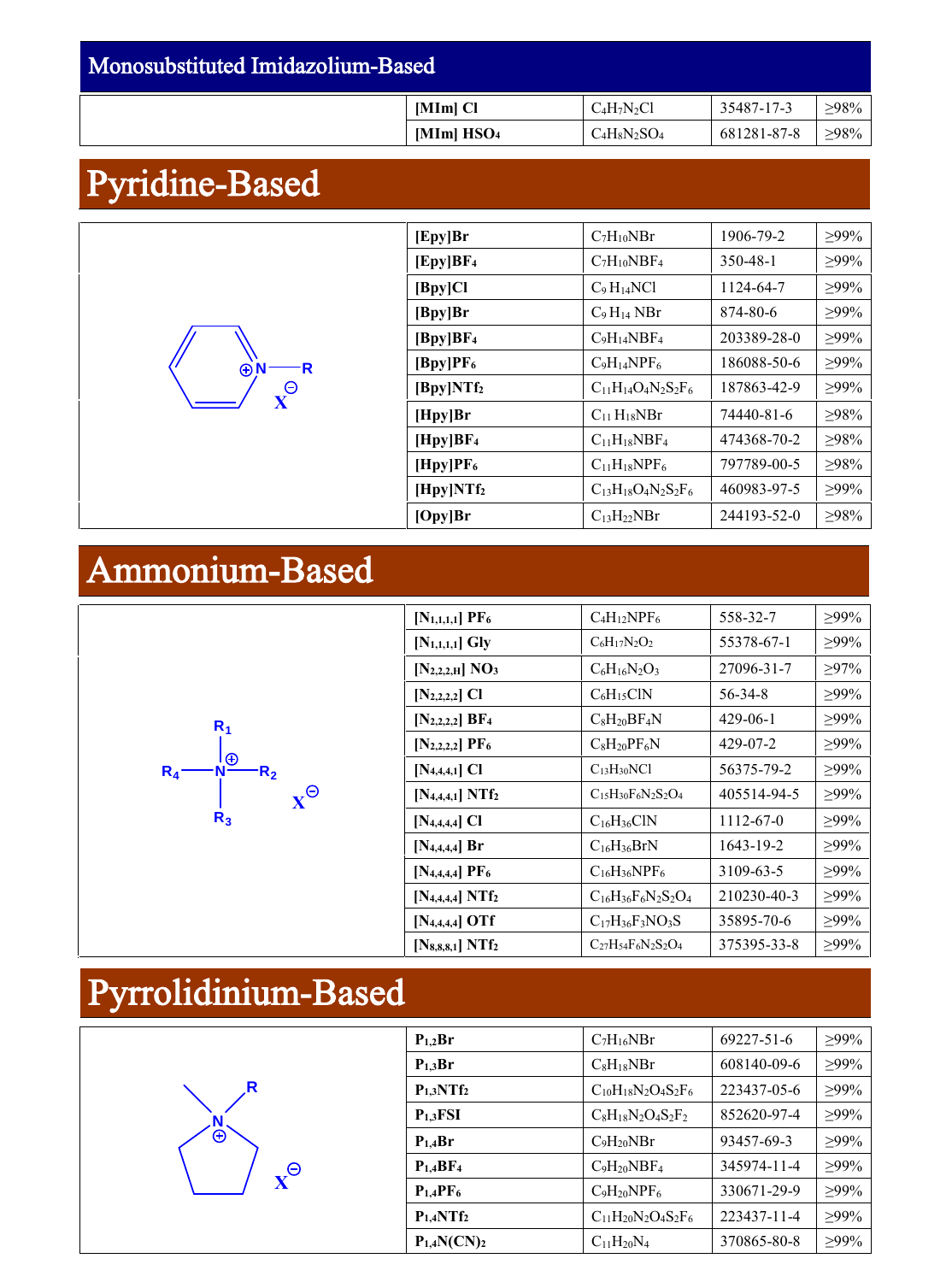### Piperidinium-Based



| PP <sub>1.3</sub> NTf <sub>2</sub> | $C_{11}H_{20}N_2O_4S_2F_6$ | 608140-12-1 | $>99\%$ |
|------------------------------------|----------------------------|-------------|---------|
| PP <sub>1.4</sub> Br               | $C_{10}H_{22}NBr$          | 94280-72-5  | $>99\%$ |
| PP <sub>1.4</sub> NTf <sub>2</sub> | $C_{12}H_{22}N_2O_4S_2F_6$ | 623580-02-9 | $>99\%$ |

### Phosphonium-Based



| $P_{2,4,4,4}Br$    | $C_{14}H_{32}BrP$                   | 7392-50-9    | $>99\%$ |
|--------------------|-------------------------------------|--------------|---------|
| $P_{2,4,4,4}NTf_2$ | $C_{16}H_{32}PNO_4S_2F_6$           | 1346459-15-1 | $>99\%$ |
| $P_{4,4,4,4}Br$    | $C_{16}H_{36}PBr$                   | 3115-68-2    | $>99\%$ |
| $P_{4,4,4,4}NTf_2$ | $C_{18}H_{36}PNO_4S_2F_6$           | 547718-93-4  | $>99\%$ |
| $P_{6.4.4.4}Br$    | $C_{18}H_{40}PBr$                   | 105890-71-9  | $>99\%$ |
| $P_{6,4,4,4}NTf_2$ | $C_{20}H_{40}PNO_{4}S_{2}F_{6}$     | 1142952-65-5 | $>99\%$ |
| $P_{8,4,4,4}Br$    | C <sub>20</sub> H <sub>44</sub> PBr | 57702-65-5   | $>99\%$ |
| $P_{10,4,4,4}Br$   | $C_{22}H_{48}PBr$                   | 99045-50-8   | $>98\%$ |
| $P_{12,4,4,4}Br$   | C <sub>24</sub> H <sub>52</sub> PBr | 15294-63-0   | $>98\%$ |
| $P_{14,4,4,4}Br$   | $C_{26}H_{56}PBr$                   | 15193-40-5   | >98%    |

### **Functionalized-Based**

Amido-Functionalized



#### Sulfo Acid-Functionalized



| [PrSO <sub>3</sub> HMIm] Cl                            | $C7H13N2O3SCl$          | 1034558-51-4 | $>99\%$ |
|--------------------------------------------------------|-------------------------|--------------|---------|
| [PrSO <sub>3</sub> HMIm] HSO <sub>4</sub>              | $C_7H_{14}N_2S_2O_7$    | 916479-93-1  | $>99\%$ |
| [PrSO <sub>3</sub> HMIm] OTf                           | $C_7H_{13}N_2S_2O_6F_3$ | 699009-10-4  | $>99\%$ |
| [BSO <sub>3</sub> HMIm] Cl                             | $C_8H_{15}N_2O_3SC1$    | 913842-96-3  | $>99\%$ |
| [BSO <sub>3</sub> HMIm] HSO <sub>4</sub>               | $C_8H_{16}N_2S_2O_7$    | 827320-59-2  | $>99\%$ |
| [BSO <sub>3</sub> HMIm] H <sub>2</sub> PO <sub>4</sub> | $C_8H_{17}N_2SPO_7$     | 920537-20-8  | $>99\%$ |
| [BSO <sub>3</sub> HMIm] OTf                            | $C_8H_{15}N_2S_2O_6F_3$ | 657414-80-7  | $>99\%$ |

|                                                                                     | [PrSO <sub>3</sub> ]Py                 | $C_8H_{11}NO_3S$       | 15471-17-7  | $\geq$ 99% |
|-------------------------------------------------------------------------------------|----------------------------------------|------------------------|-------------|------------|
| $\mathop{-\mathrm{(CH_2)}}\limits_{\mathrm{D}}$ n $\mathop{-\mathrm{SO_3H}}\limits$ | [BSO <sub>3</sub> ]Py                  | $C_9H_{13}NO_3S$       | 21876-43-7  | $>98\%$    |
|                                                                                     | [BSO <sub>3</sub> ]Py.HSO <sub>4</sub> | $C_9H_{15}NO_7S_2$     | 827320-61-6 | $>98\%$    |
| $\mathbf{v}$                                                                        | [BSO <sub>3</sub> ]Py. OTF             | $C_{11}H_{14}F_3NO_5S$ | 855785-75-0 | $\geq$ 98% |

#### Hydroxyl-Functionalized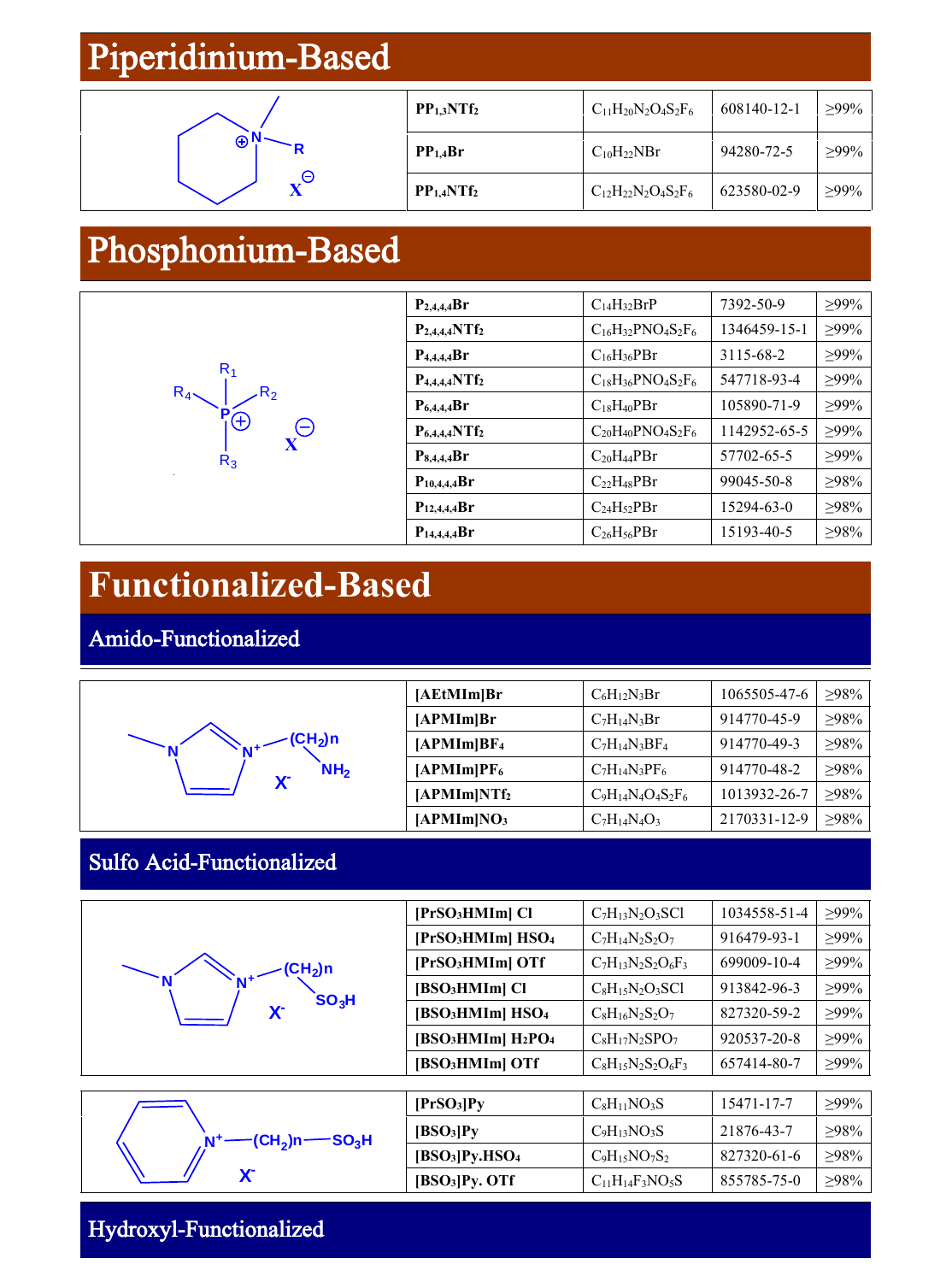| Æ<br>$\in$<br>$C_2H_4OH$               | $[HOEtN1,1,1]$ Cl            | $C_5H_{14}ONCl$         | $67-48-1$    | $>99\%$     |
|----------------------------------------|------------------------------|-------------------------|--------------|-------------|
|                                        | [HOEtMIm] Cl                 | $C_6H_{11}ON_2Cl$       | 61755-34-8   | $\geq 99\%$ |
|                                        | [HOEtMIm] BF4                | $C_6H_{11}ON_2BF_4$     | 374564-83-7  | $>99\%$     |
|                                        | $[HOEtMIm]$ PF <sub>6</sub>  | $C_6H_{11}ON_2PF_6$     | 444723-80-2  | $\geq$ 99%  |
| $\mathsf{CH}_2$ )n                     | [HOEtMIm] NO <sub>3</sub>    | $C_6H_{11}O_4N_3$       | 1135440-65-1 | $\geq 99\%$ |
| <b>OH</b><br>$\mathsf{X}^{\mathsf{L}}$ | [HOEtMIm] NTf2               | $C_8H_{11}O_5N_3S_2F_6$ | 174899-86-6  | $\geq 99\%$ |
|                                        | [HOEtMIm] N(CN) <sub>2</sub> | $C_8H_{11}ON_5$         | 1186103-47-8 | $\geq 99\%$ |
|                                        | [HOEtMMIm] Cl                | $C_7H_{13}ON_2Cl$       | 924297-45-0  | $>99\%$     |
|                                        | [HOEtMMIm] NTf2              | $C_9H_{13}O_5N_3S_2F_6$ | 1119279-81-0 | $\geq 99\%$ |

#### Nitrile-Functionalized

| $-CH_2$ )n<br>AI+ | [CPMIm] Cl       | $C_8H_{12}N_3Cl$           | 683224-96-6 | $>99\%$     |
|-------------------|------------------|----------------------------|-------------|-------------|
| CN<br><b>W-</b>   | $[CPMIm] N Tf_2$ | $C_{10}H_{12}N_4O_4S_2F_6$ | 778593-18-3 | $\geq 99\%$ |

### **Vinyl-Functionalized**

| R            | [AMIm] Cl                | $C_7H_{11}N_2Cl$        | 65039-10-3   | $>99\%$    |
|--------------|--------------------------|-------------------------|--------------|------------|
|              | $[AMIm]$ Br              | $C_7H_{11}N_2Br$        | 31410-07-8   | $>99\%$    |
|              | [AMIm]BF <sub>4</sub>    | $C_7H_{11}N_2BF_4$      | 851606-63-8  | $>99\%$    |
|              | $[AMIm]$ PF <sub>6</sub> | $C_7H_{11}N_2PF_6$      | 861908-19-2  | $>99\%$    |
| $\mathbf{X}$ | $[AMIm] N Tf_2$          | $C_9H_{11}O_4N_3S_2F_6$ | 655249-87-9  | $>99\%$    |
|              | $[AVIm]$ Cl              | $C_8H_{11}N_2Cl$        | 100894-64-2  | >98%       |
|              | $[AVIm]$ Br              | $C_8H_{11}N_2Br$        | 1072788-73-8 | $\geq$ 98% |

|                           | [VMIm] I                   | $C_6H_9N_2I$               | 13361-29-0   | $\geq 99\%$ |
|---------------------------|----------------------------|----------------------------|--------------|-------------|
|                           | [VMIm] NTf <sub>2</sub>    | $C_8H_9F_6N_3O_4S_2$       | 384347-24-4  | $>99\%$     |
|                           | $[VEIm]$ Br                | $C_7H_{11}N_2Br$           | 34311-88-1   | $\geq 99\%$ |
|                           | [VEIm]BF <sub>4</sub>      | $C_7H_{11}N_2BF_4$         | 936030-51-2  | $\geq 99\%$ |
|                           | [VEIm] $PF_6$              | $C_7H_{11}N_2PF_6$         | 1034364-43-6 | $\geq 99\%$ |
|                           | [VEIm] NTf <sub>2</sub>    | $C_9H_{11}F_6N_3O_4S_2$    | 319476-28-3  | $\geq 99\%$ |
| $\mathsf{X}^{\mathsf{c}}$ | $[VBIm]$ Cl                | $C_9H_{15}N_2Cl$           | 657394-63-3  | $>99\%$     |
|                           | $[VBIm]$ Br                | $C_9H_{15}N_2Br$           | 34311-90-5   | $>99\%$     |
|                           | [ $VBIm$ ] $BF4$           | $C_9H_{15}N_2BF_4$         | 1033461-43-6 | $>99\%$     |
|                           | [ $VBIm$ ] PF <sub>6</sub> | $C_9H_{15}N_2PF_6$         | 915358-85-9  | $\geq 99\%$ |
|                           | [ $VBIm$ ] NT $f_2$        | $C_{11}H_{15}F_6N_3O_4S_2$ | 758716-72-2  | $\geq 99\%$ |

### Ether-Functionalized

|            | [EOEMIm] NTf <sub>2</sub> | $C_{10}H_{15}F_6N_3O_5S_2$          | 778593-17-2 | $>98\%$ |
|------------|---------------------------|-------------------------------------|-------------|---------|
| N 14       | [DEME]BF <sub>4</sub>     | CsH <sub>20</sub> NOBF <sub>4</sub> | 464927-72-8 | $>99\%$ |
| <b>17-</b> | [DEME NTf <sub>2</sub> ]  | $C_{10}H_{20}N_2S_2O_5F_6$          | 464927-84-2 | $>99\%$ |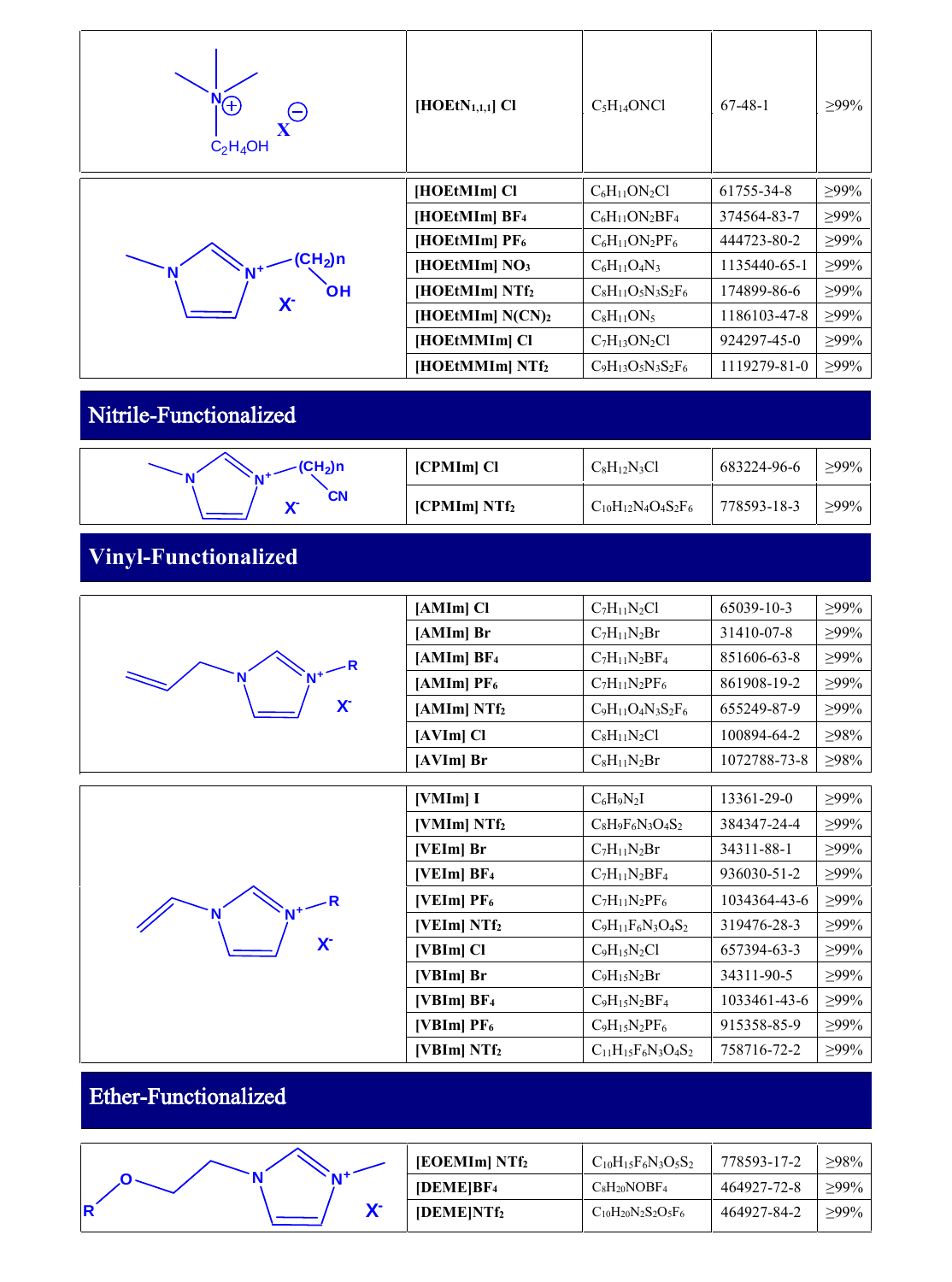#### Benzyl-Functionalized



| [BzMIm] Cl                                   | $C_{11}H_{13}N_2Cl$        | 36443-80-8  | $>99\%$ |
|----------------------------------------------|----------------------------|-------------|---------|
| $\left[\text{BzMIm}\right]$ BF <sub>4</sub>  | $C_{11}H_{13}N_2BF_4$      | 500996-04-3 | $>99\%$ |
| $\left[\text{BzMIm}\right]$ PF <sub>6</sub>  | $C_{11}H_{13}N_2PF_6$      | 433337-11-2 | $>99\%$ |
| $\left[\text{BzMIm}\right]$ NTf <sub>2</sub> | $C_{13}H_{13}N_3O_4S_2F_6$ | 433337-24-7 | $>99\%$ |

#### Carboxyl-Functionalized

|                             | [HOOCMMIm] Cl             | $C_6H_9N_2O_2Cl$        | 700370-07-6 | $>98\%$ |
|-----------------------------|---------------------------|-------------------------|-------------|---------|
|                             | [HOOCMMIm] Br             | $C_6H_9N_2O_2Br$        | 671793-14-9 | $>98\%$ |
| $(CH_2)$ n                  | $[HOOCMMIm]$ $HSO4$       | $C_6H_{10}N_2O_6S$      | 879270-11-8 | >98%    |
| <b>COOH</b><br>$\mathbf{X}$ | [HOOCMMIm] N <sub>1</sub> | $C_8H_{10}N_3O_6S_2F_6$ | 671793-16-1 | >98%    |
|                             | [HOOCEMIm] Cl             | $C_7H_{11}N_2O_2Cl$     | 936251-66-0 | >98%    |
|                             | [HOOCEMIm] Br             | $C_7H_{11}N_2O_2Br$     | 146900-80-3 | >98%    |
|                             | [HOOCEMIm] N <sub>1</sub> | $C_9H_{12}N_3O_6S_2F_6$ | 878197-36-5 | $>98\%$ |

#### Ester-Functionalized

|                                                           | [AOEMIm] Cl                | $C_8H_{13}ClN_2O_2$               | 464916-25-4 | $>98\%$    |
|-----------------------------------------------------------|----------------------------|-----------------------------------|-------------|------------|
| $\angle$ CH <sub>2</sub> COOC <sub>2</sub> H <sub>5</sub> | [AOEMIm]BF <sub>4</sub>    | $C_8H_{13}N_2O_2BF_4$             | 503439-30-3 | $>98\%$    |
| $\mathbf{v}$                                              | $[AOEMIm]$ PF <sub>6</sub> | $C_8H_{13}N_2O_2$ PF <sub>6</sub> | 503439-50-7 | $\geq$ 98% |
|                                                           | $[AOEMIm] NTf_2$           | $C_{10}H_{13}N_3O_6S_2F_6$        | 503439-62-1 | $\geq$ 98% |

| <b>Others-Functionalized</b> |                                |            |
|------------------------------|--------------------------------|------------|
|                              | $[EMIm]$ Cl. $nAlCl3$          | $\geq$ 98% |
|                              | $[BMIm]$ Cl. $nAlCl3$          | >98%       |
|                              | $[BMIm]$ Cl. FeCl <sub>3</sub> | $>98\%$    |
|                              | $2$ [BMIm] Cl. $ZnCl2$         | ≥98%       |

### Guanidine-Based

| ⊕<br>NH <sub>2</sub><br>⊖ | [M4Gu] HCl | $C_5H_{14}N_3Cl$  | 1729-17-5   | $\geq$ 98% |
|---------------------------|------------|-------------------|-------------|------------|
|                           |            | $C_7H_{18}N_3O_3$ | 686349-06-4 | $\geq$ 98% |

| $\bm \oplus$<br>NH <sub>2</sub><br>⊖ | $C_3H_{12}N_6O_3$ | 593-85-1      | >98%       |
|--------------------------------------|-------------------|---------------|------------|
| $H_2N$<br>NH <sub>2</sub>            | $CH_6ClN_3$       | $50 - 01 - 1$ | $\geq$ 98% |

### Onium Salt-Based